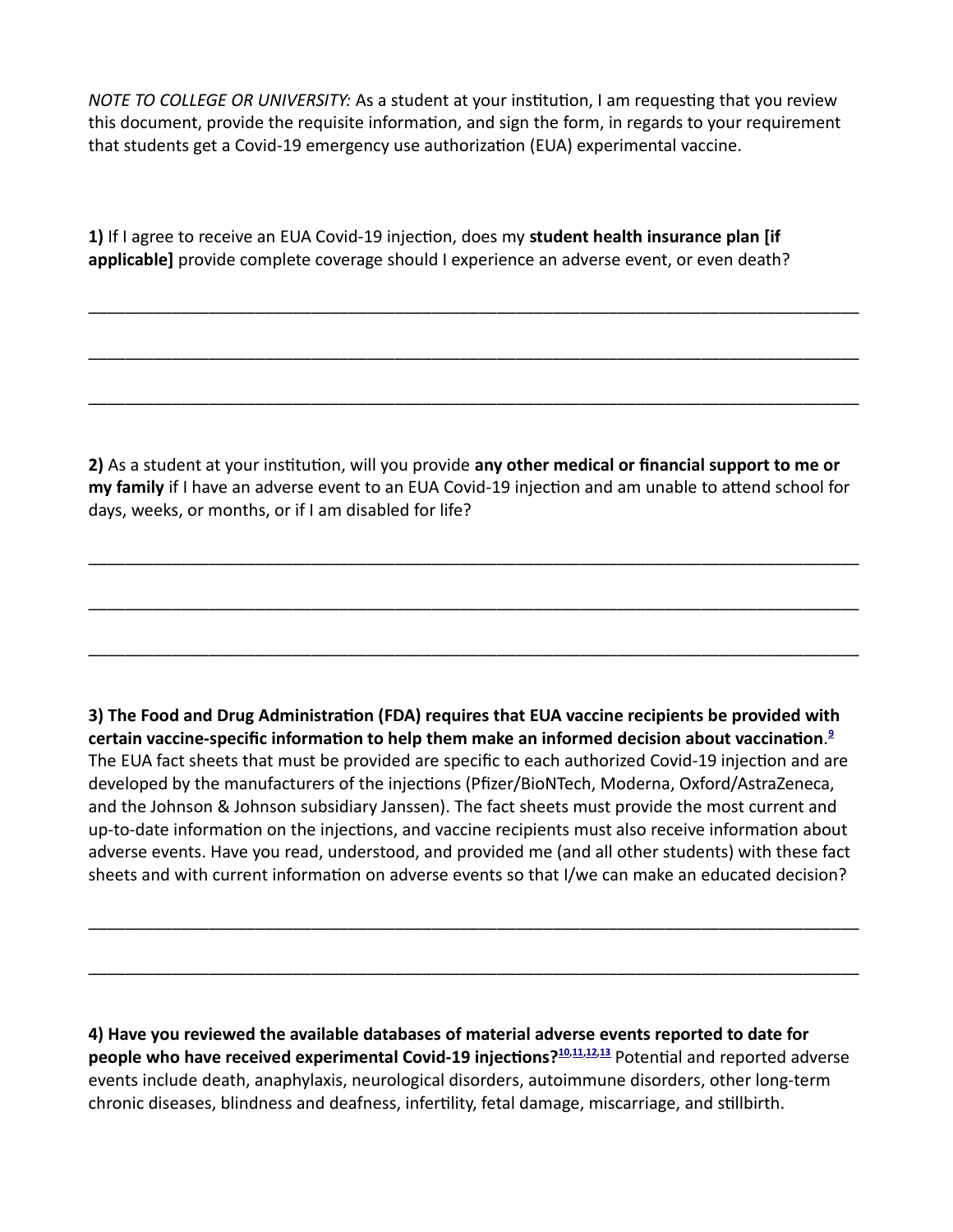**5)** The FDA's guidance<sup>14</sup> on emergency use authorization of medical products requires the FDA to "ensure that recipients are informed to the extent practicable given the applicable circumstances... **[t]hat they have the option to accept or refuse the EUA product...."** Are you aware of this statement? Have you informed all students that they have the option to refuse?

\_\_\_\_\_\_\_\_\_\_\_\_\_\_\_\_\_\_\_\_\_\_\_\_\_\_\_\_\_\_\_\_\_\_\_\_\_\_\_\_\_\_\_\_\_\_\_\_\_\_\_\_\_\_\_\_\_\_\_\_\_\_\_\_\_\_\_\_\_\_\_\_\_\_\_\_\_\_\_\_\_\_\_

\_\_\_\_\_\_\_\_\_\_\_\_\_\_\_\_\_\_\_\_\_\_\_\_\_\_\_\_\_\_\_\_\_\_\_\_\_\_\_\_\_\_\_\_\_\_\_\_\_\_\_\_\_\_\_\_\_\_\_\_\_\_\_\_\_\_\_\_\_\_\_\_\_\_\_\_\_\_\_\_\_\_\_

\_\_\_\_\_\_\_\_\_\_\_\_\_\_\_\_\_\_\_\_\_\_\_\_\_\_\_\_\_\_\_\_\_\_\_\_\_\_\_\_\_\_\_\_\_\_\_\_\_\_\_\_\_\_\_\_\_\_\_\_\_\_\_\_\_\_\_\_\_\_\_\_\_\_\_\_\_\_\_\_\_\_\_

\_\_\_\_\_\_\_\_\_\_\_\_\_\_\_\_\_\_\_\_\_\_\_\_\_\_\_\_\_\_\_\_\_\_\_\_\_\_\_\_\_\_\_\_\_\_\_\_\_\_\_\_\_\_\_\_\_\_\_\_\_\_\_\_\_\_\_\_\_\_\_\_\_\_\_\_\_\_\_\_\_\_\_

**6)** With respect to the emergency use of an unapproved product, the Federal Food, Drug and Cosmetic Act, Title 21 U.S.C. 360bbb-3(e)(1)(A)(ii)(I-III)<sup>15</sup> reiterates that individuals be informed of "the option to accept or refuse administration of the product, [and] of the consequences, if any, of refusing administration of the product, and of the alternatives to the product that are available and of their benefits and risks." If experimental EUA Covid-19 vaccines are ever approved by the FDA, state legislation would be required to allow companies to mandate the Covid-19 injections. Are you aware of these facts?

\_\_\_\_\_\_\_\_\_\_\_\_\_\_\_\_\_\_\_\_\_\_\_\_\_\_\_\_\_\_\_\_\_\_\_\_\_\_\_\_\_\_\_\_\_\_\_\_\_\_\_\_\_\_\_\_\_\_\_\_\_\_\_\_\_\_\_\_\_\_\_\_\_\_\_\_\_\_\_\_\_\_\_

\_\_\_\_\_\_\_\_\_\_\_\_\_\_\_\_\_\_\_\_\_\_\_\_\_\_\_\_\_\_\_\_\_\_\_\_\_\_\_\_\_\_\_\_\_\_\_\_\_\_\_\_\_\_\_\_\_\_\_\_\_\_\_\_\_\_\_\_\_\_\_\_\_\_\_\_\_\_\_\_\_\_\_

**7)** EUA products are unapproved, unlicensed, and experimental. Under the Nuremberg Code—the foundation of ethical medicine—no one may be coerced to participate in a medical experiment. The individual's consent is absolutely essential. No court has ever upheld a mandate for an EUA vaccine. **In** *Doe #1 v. Rumsfeld, 297 F. Supp. 2d 119 (2003)***, 16 a federal court held that the U.S. military could not mandate EUA vaccines for soldiers: "...[T]he United States cannot demand that members of the armed forces also serve as guinea pigs for experimental drugs"** (*Id.* at 135). Are you aware of this?

8) The United States Code of Federal Regulations<sup>17</sup> and the FDA require the informed consent of human subjects for medical research. The EUA Covid-19 injections are unapproved, unlicensed, investigational vaccines that are still in their experimental stage. It is unlawful to conduct medical research on a human being, even in the event of an emergency, unless steps are taken to secure the **informed consent** of all participants. Are you aware of this?

\_\_\_\_\_\_\_\_\_\_\_\_\_\_\_\_\_\_\_\_\_\_\_\_\_\_\_\_\_\_\_\_\_\_\_\_\_\_\_\_\_\_\_\_\_\_\_\_\_\_\_\_\_\_\_\_\_\_\_\_\_\_\_\_\_\_\_\_\_\_\_\_\_\_\_\_\_\_\_\_\_\_

\_\_\_\_\_\_\_\_\_\_\_\_\_\_\_\_\_\_\_\_\_\_\_\_\_\_\_\_\_\_\_\_\_\_\_\_\_\_\_\_\_\_\_\_\_\_\_\_\_\_\_\_\_\_\_\_\_\_\_\_\_\_\_\_\_\_\_\_\_\_\_\_\_\_\_\_\_\_\_\_\_\_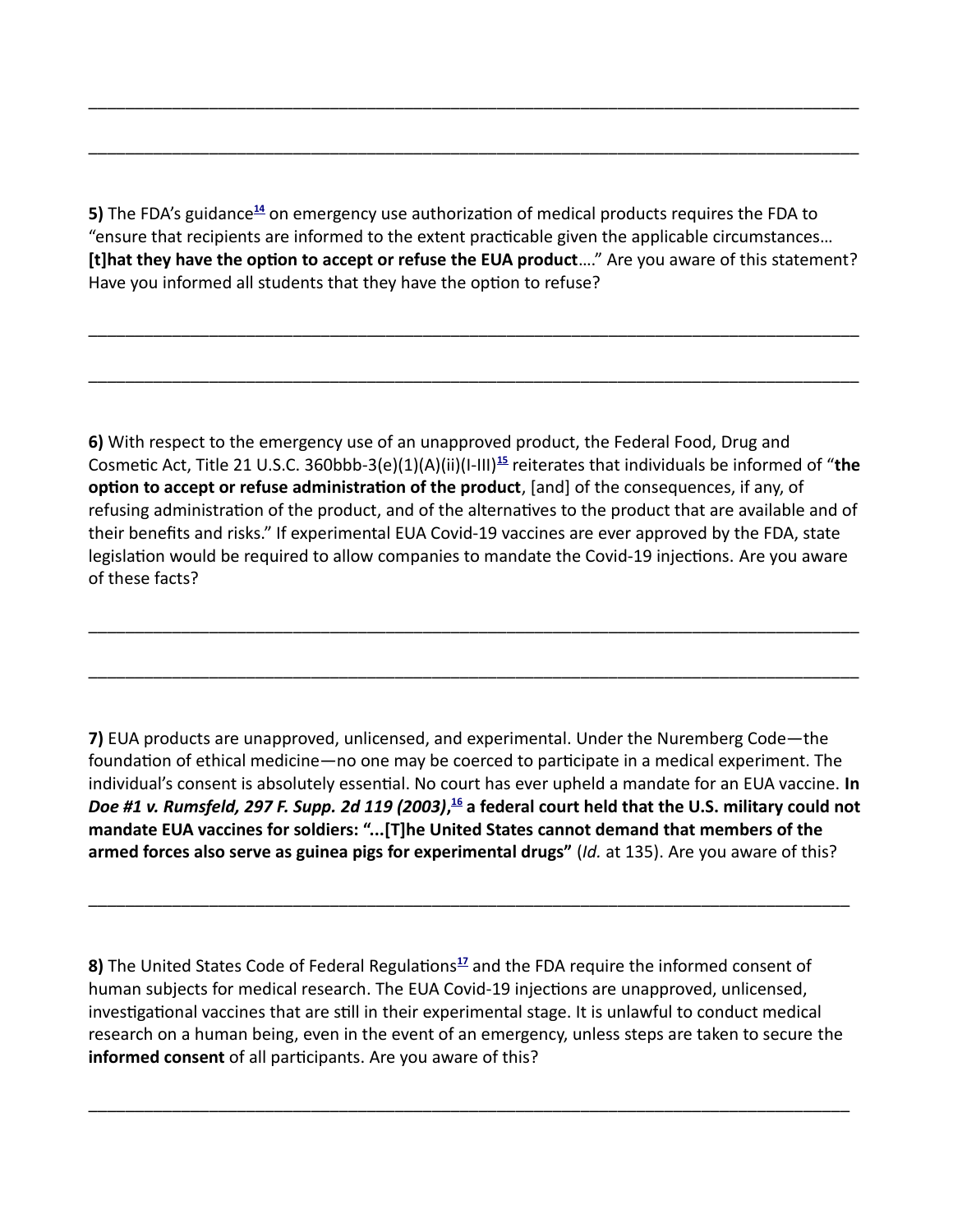**9)** According to Federal Trade Commission (FTC) Guidelines<sup>18</sup> and the FTC's "Truth In Advertising,"<sup>19</sup> promotional material—and especially material involving health-related products—cannot mislead consumers, omit important information, or express claims. All of this falls under the rubric of "deceptive advertising" (whereby a company is providing or **endorsing a product**), whether presented in the form of an ad, on a website, through email, on a poster, or in the mail. For example, statements such as "all students are required to get the Covid-19 vaccine to make the campus safe" or "it's safe and effective" leave out critical information. Critical information includes the facts that Covid-19 injections are unapproved EUA vaccines that "may" or "may not" prevent Covid, won't necessarily make campuses safer, and could in fact cause harm. Not providing links or attachments of the manufacturers' fact sheets and current information on adverse events is omitting safety information. Are you aware of this?

**10)** Since the Covid lockdowns began over one year ago, there have been over 178 reported breaches of unsecured protected health information (PHI), incidents investigated by the Office for Civil Rights (OCR). These breaches exposed millions of people's personal health information. Although many of these incidents were attributed to hacking, some of the breaches to PHI fell directly under the 1996 Health Insurance Portability and Accountability Act (HIPAA), such as sharing a patient's or person's information with an unauthorized individual or incorrectly handling PHI.<sup>20</sup> Can you please explain your obligations to me, under HIPAA law, and how you are going to protect my personal information both with respect to your requirement that I receive this injection?

\_\_\_\_\_\_\_\_\_\_\_\_\_\_\_\_\_\_\_\_\_\_\_\_\_\_\_\_\_\_\_\_\_\_\_\_\_\_\_\_\_\_\_\_\_\_\_\_\_\_\_\_\_\_\_\_\_\_\_\_\_\_\_\_\_\_\_\_\_\_\_\_\_\_\_\_\_\_\_\_

\_\_\_\_\_\_\_\_\_\_\_\_\_\_\_\_\_\_\_\_\_\_\_\_\_\_\_\_\_\_\_\_\_\_\_\_\_\_\_\_\_\_\_\_\_\_\_\_\_\_\_\_\_\_\_\_\_\_\_\_\_\_\_\_\_\_\_\_\_\_\_\_\_\_\_\_\_\_\_\_

\_\_\_\_\_\_\_\_\_\_\_\_\_\_\_\_\_\_\_\_\_\_\_\_\_\_\_\_\_\_\_\_\_\_\_\_\_\_\_\_\_\_\_\_\_\_\_\_\_\_\_\_\_\_\_\_\_\_\_\_\_\_\_\_\_\_\_\_\_\_\_\_\_\_\_\_\_\_\_\_

\_\_\_\_\_\_\_\_\_\_\_\_\_\_\_\_\_\_\_\_\_\_\_\_\_\_\_\_\_\_\_\_\_\_\_\_\_\_\_\_\_\_\_\_\_\_\_\_\_\_\_\_\_\_\_\_\_\_\_\_\_\_\_\_\_\_\_\_\_\_\_\_\_\_\_\_\_\_\_\_

\_\_\_\_\_\_\_\_\_\_\_\_\_\_\_\_\_\_\_\_\_\_\_\_\_\_\_\_\_\_\_\_\_\_\_\_\_\_\_\_\_\_\_\_\_\_\_\_\_\_\_\_\_\_\_\_\_\_\_\_\_\_\_\_\_\_\_\_\_\_\_\_\_\_\_\_\_\_\_\_

**11)** Whereas pharmaceutical companies that manufacture EUA vaccines have been protected from liability related to injuries or deaths caused by experimental agents since the PREP Act<sup>2</sup> was enacted in 2005, companies, schools, and all other institutions or individuals who mandate experimental **vaccines on any human being are not protected from liability**. Are you aware that you do not enjoy such liability protection?

\_\_\_\_\_\_\_\_\_\_\_\_\_\_\_\_\_\_\_\_\_\_\_\_\_\_\_\_\_\_\_\_\_\_\_\_\_\_\_\_\_\_\_\_\_\_\_\_\_\_\_\_\_\_\_\_\_\_\_\_\_\_\_\_\_\_\_\_\_\_\_\_\_\_\_\_\_\_\_\_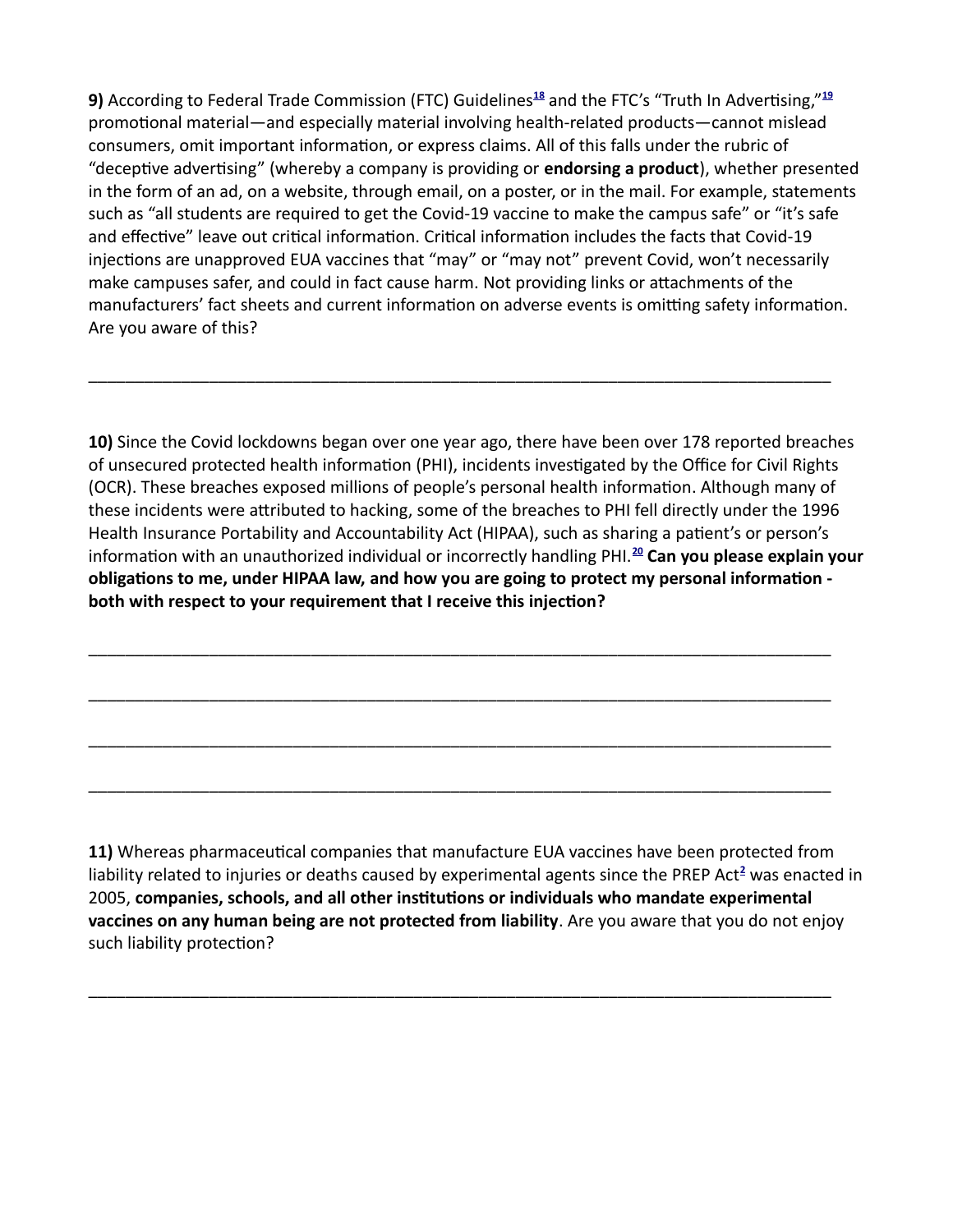**12)** Are you aware that students or families could file a **civil suit** against you should the student suffer an adverse event, death, or expulsion from school for refusing an EUA Covid-19 injection?

\_\_\_\_\_\_\_\_\_\_\_\_\_\_\_\_\_\_\_\_\_\_\_\_\_\_\_\_\_\_\_\_\_\_\_\_\_\_\_\_\_\_\_\_\_\_\_\_\_\_\_\_\_\_\_\_\_\_\_\_\_\_\_\_\_\_\_\_\_\_\_\_\_\_\_\_\_\_\_\_

\_\_\_\_\_\_\_\_\_\_\_\_\_\_\_\_\_\_\_\_\_\_\_\_\_\_\_\_\_\_\_\_\_\_\_\_\_\_\_\_\_\_\_\_\_\_\_\_\_\_\_\_\_\_\_\_\_\_\_\_\_\_\_\_\_\_\_\_\_\_\_\_\_\_\_\_\_\_\_\_

As the legally authorized officer of the college or university, I have read all of the above information, have provided my students with all of the information that the FDA requires be provided to recipients of the Covid-19 injections, and do hereby agree to assume 100% financial responsibility for covering any and all expenses from adverse events, including death, through insurance coverage or directly. In addition, I affirm that the student shall not be denied access to school should they decline to receive a Covid-19 injection.

| Authorized officer of college/university requiring injection | College/University | Date |
|--------------------------------------------------------------|--------------------|------|
| Student                                                      | College/University | Date |
| Witness                                                      | College/University | Date |

## **Endnotes:**

- 1. Association of American Physicians and Surgeons. Open letter from physicians to universities: allow students back without COVID vaccine mandate. AAPS, Apr. 24, 2021. https://aapsonline.org/open-letter-from-physicians-to-universities-reversecovid-vaccine-mandates/.
- 2. Congressional Research Service. The PREP Act and COVID-19: Limiting Liability for Medical Countermeasures. Updated Mar. 19, 2021. https://crsreports.congress.gov/product/pdf/LSB/LSB10443.
- 3. Del Bigtree interviews 3 medical professionals incapacitated by Covid injections. The Highwire, Apr. 29, 2021. https://www.bitchute.com/video/A4d8FB2cIBTc/.
- 4. America's Frontline Doctors. Vaccines & the law. https://www.americasfrontlinedoctors.org/legal/vaccines-the-law.
- 5. Catharine Layton. Forced to get the COVID vaccine? ICAN may be able to help. *The Defender*, Jan. 29, 2021. https://childrenshealthdefense.org/defender/forced-to-get-covid-vaccine-ican-may-be-able-to-help/.
- 6. https://uscfc.uscourts.gov/sites/default/files/Vaccine%20Attorneys.pdf.
- 7. The Solari Report. Family Financial Disclosure Form for Covid-19 injections. Mar. 1, 2021. https://pandemic.solari.com/familyfinancial-disclosure-form-for-covid-19-injections/.
- 8. The Solari Report. Form for Employees Whose Employers Are Requiring Covid-19 Injections. May 3, 2021. https://pandemic.solari.com/form-for-employees-whose-employers-are-requiring-covid-19-injections/
- 9. Centers for Disease Control and Prevention. COVID-19 Vaccine Emergency Use Authorization (EUA) Fact Sheets for Recipients and Caregivers. https://www.cdc.gov/vaccines/covid-19/eua/index.html.
- 10. UK Medical Freedom Alliance. COVID-19 Vaccine Info. https://www.ukmedfreedom.org/resources/covid-19-vaccine-info.
- 11. Vaccine Adverse Event Reporting System. https://vaers.hhs.gov.
- 12. CDC WONDER. About the Vaccine Adverse Event Reporting System (VAERS). https://wonder.cdc.gov/vaers.html.
- 13. National Vaccine Information Center. Search the U.S. Government's VAERS Data. https://www.medalerts.org/.
- 14. U.S. Department of Health and Human Services. Emergency Use Authorization of Medical Products and Related Authorities: Guidance for Industry and Other Stakeholders. January 2017. https://www.fda.gov/media/97321/download.